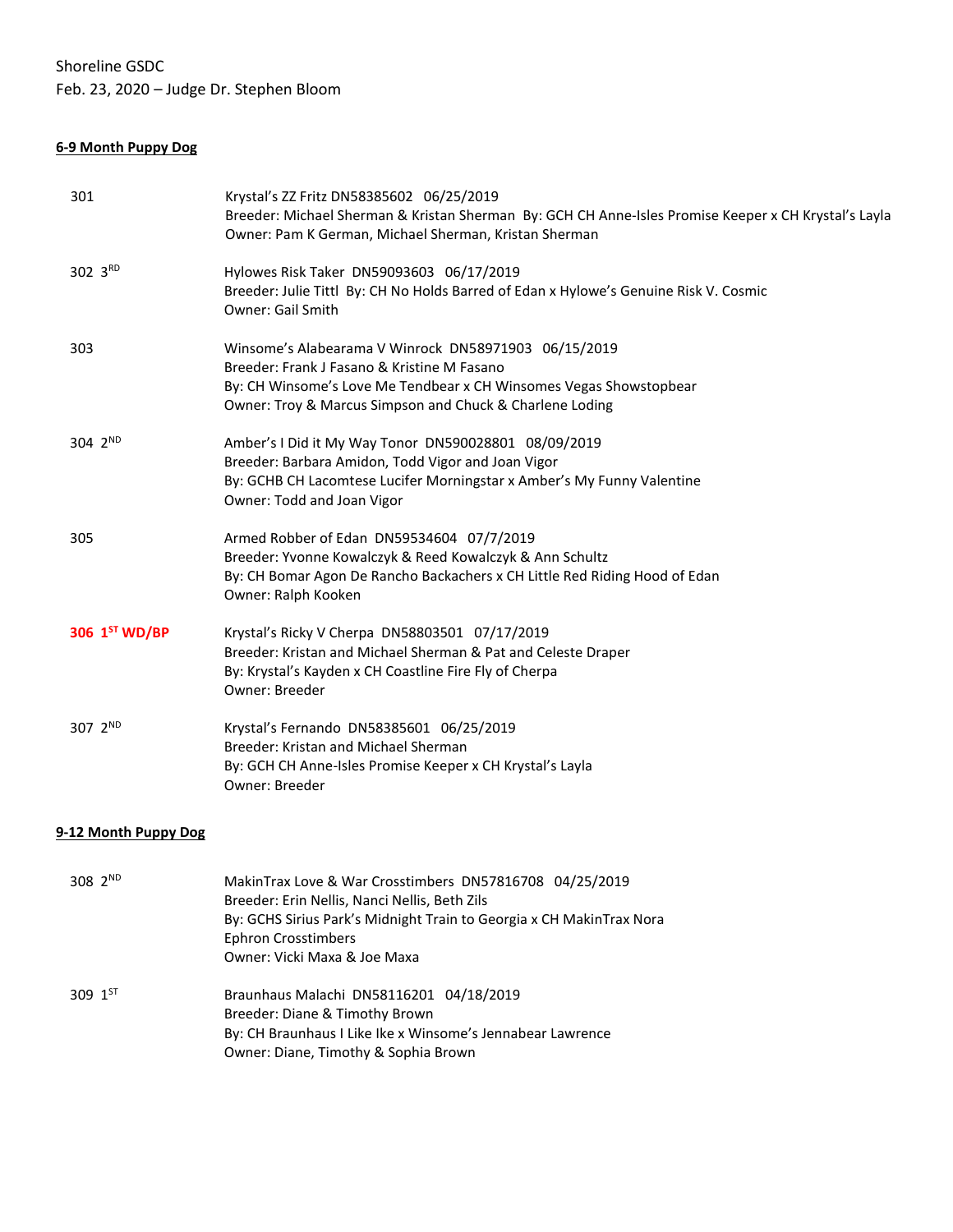#### **15-18 Month Dog**

| 310 AB | Krystal's Asher V Cherpa DN55146004 10/02/2018                             |
|--------|----------------------------------------------------------------------------|
|        | Breeder: Kristan and Michael Sherman & Pat and Celeste Draper              |
|        | By: GCH CH Anne-Isles Promise Keeper x CH Coastline Girl on Fire of Cherpa |
|        | Owner: Breeder                                                             |

### **American Bred Dog**

| 311 AB       | Steffca's      | Welcome<br>Breeder: Stephanie Steigerwald and Diane Blasius-Brown<br>Owner: Candace James and Stephanie Steigerwald                                                  | to | Jurassic | World | DN54619802<br>By: CH Lindenhill's Cold Pac v Gracelyne x CH Hylowe's Please Please Me of Edan | 04/11/2018 |
|--------------|----------------|----------------------------------------------------------------------------------------------------------------------------------------------------------------------|----|----------|-------|-----------------------------------------------------------------------------------------------|------------|
| 312 $1^{51}$ |                | Luzak's Pure Michigan DN53884101 06/01/2018<br>Breeder: Flizabeth Wilkerson<br>By: GCH Hylock's Sho x GCH Luzak's Dance With Me<br>Owner: Elizabeth & Mark Wilkerson |    |          |       |                                                                                               |            |
| 313 AB       | Owner: Breeder | Krystal's Kayden DN52563502 12/15/2017<br>Breeder: Kristan & Michael Sherman<br>By: CH Cherpa's High Dollar Client x Elite Design Asia Tokaye Dershimer              |    |          |       |                                                                                               |            |

# **Open Dog**

| 314 $1ST$ RWD | Jomar's X-Man V Cherpa DN54997301 09/03/2018<br>Breeder: Bonnie Calloway<br>By: GCH Cherpa's Exxon of Lealynn x CH Bigsky Windvane's Romance of Jomar<br>Owner: Breeder              |
|---------------|--------------------------------------------------------------------------------------------------------------------------------------------------------------------------------------|
| 315 $3^{RD}$  | Woodsides Jet DN56039901 11/29/2017<br>Breeder: Sandy Anderson<br>By: GCH Woodsides Maxamillion x Woodsides Solid Gold<br><b>Owner: Kathleen Barrow</b>                              |
| 316 $2^{ND}$  | Kiedrow's What Was I Thinkin DN45865202 04/02/2016<br>Breeder: Gina & Paige Kiedrowski<br>By: Karizma's Mandela Vonloar of Cherpa x Kiedrow's Blown Away of Ferlin<br>Owner: Breeder |

| <b>Winners Dog</b>         | 306 |
|----------------------------|-----|
| <b>Reserve Winners Dog</b> | 314 |
| # of Dogs                  | 13  |
| <b>Points</b>              |     |

# **6-9 Month Puppy Bitch**

# 317 1<sup>ST</sup> BOP

**ST BOP** Heist of Edan DN59534605 07/27/2019 Breeder: Yvonne Kowalczyk & Reed Kowalczyk & Ann Schultz By: CH Bomar Agon De Rancho Backachers x CH Little Red Riding Hood of Edan Owner: Ralph Kooken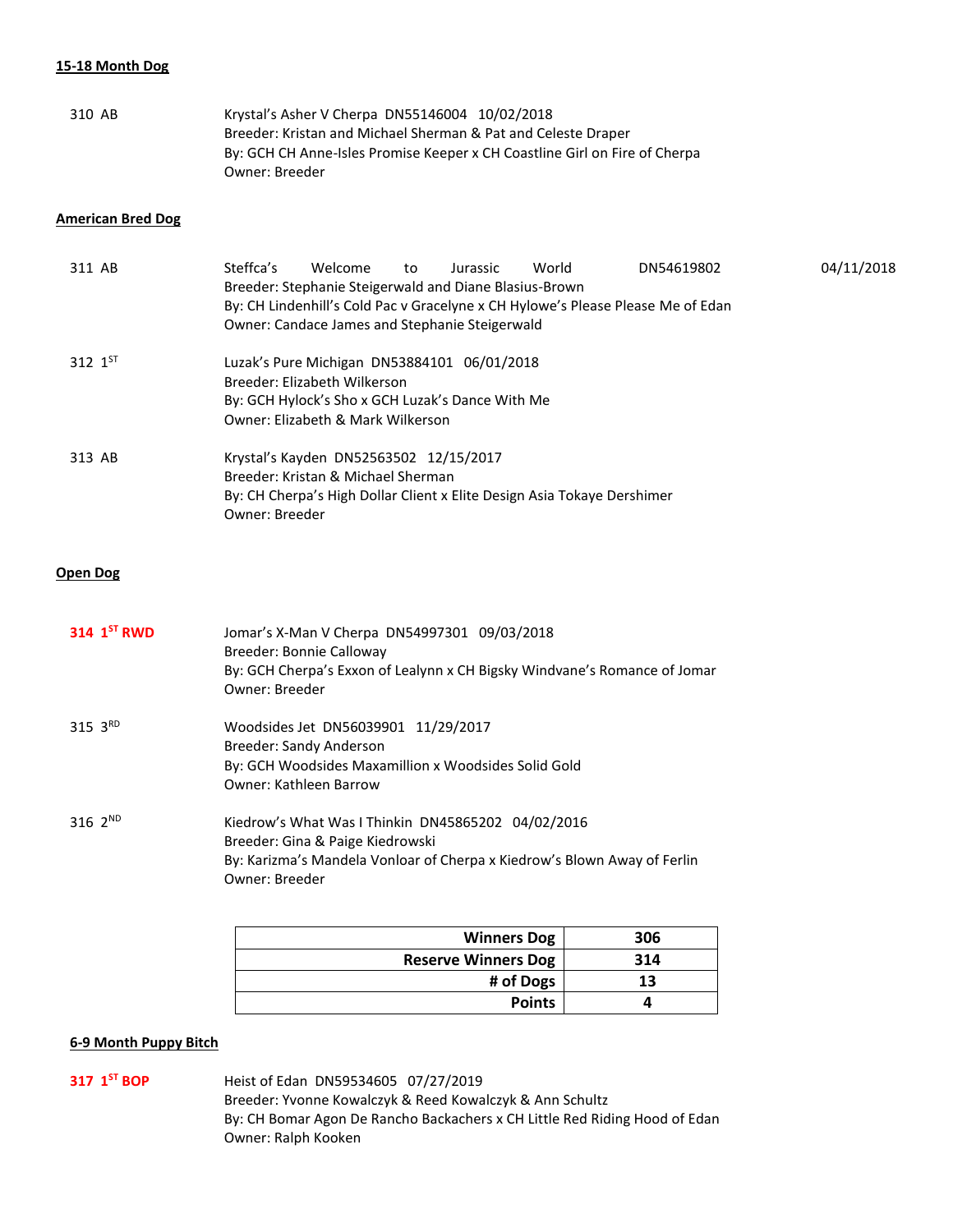| 318 AB | Amber's I Remember You of Tonor DN590028803 08/09/2019                  |
|--------|-------------------------------------------------------------------------|
|        | Breeder: Barbara Amidon and Todd & Joan Vigor                           |
|        | By: GCHB CH Lacomtesse Lucifer Morningstar x Amber's My Funny Valentine |
|        | Owner: Todd & Joan Vigor                                                |

# **9-12 Month Puppy Bitch**

| 319 3RD             | Mardan's Heart & Soul DN57369007 04/13/2019<br>Breeder: Susan Condreras, Janice & William McGivney<br>By: GCHG Stuttgart's Now Don't Refuse Me of Masrock x<br>CH Peakes Brook If Looks Could Kill<br><b>Owner: Susan McCausland</b> |
|---------------------|--------------------------------------------------------------------------------------------------------------------------------------------------------------------------------------------------------------------------------------|
| 320 $1^{51}$        | Krystal's Maybe It's Time DN57442302 03/15/2019<br>Breeder: Kristan & Michael Sherman<br>By: GCH Kaleef's Joshua V Kenlyn x Elite Design Asia Tokaye Dershimer<br>Owner: Breeder                                                     |
| 321 $2^{ND}$        | Braunhaus Jada of Chimane DN57016807 03/02/2019<br>Breeder: Timothy & Diane Brown<br>By: GCHB CH Marquis' Can you Stop the Rain v. Kenlyn x<br>Refiner's Starfire of Edan<br>Owner: Chris Smith and Diane Brown                      |
| <b>Novice Bitch</b> |                                                                                                                                                                                                                                      |

#### 322 1ST Raintree's Madison V Quelland DN54510709 Breeder: Caroline Grossman and Madge Kling By: CH Covy Tucker Hill's Compass x Raintree's Constant Comet Owner: Philip D. Riegert

## **Bred-By Exhibitor Bitch**

323 AB Krystal's Kayla DN52563501 12/15/2017 Breeder: Kristan & Michael Sherman By: CH Cherpa's High Dollar Client x Elite Design Asia Tokaye Dershimer Owner: Breeder

### **American Bred Bitch**

| 324 AB        | Amber's Shirley of Tonor DN52756502 02/23/2018<br>Breeder: Barbara Amidon and Todd & Joan Vigor<br>By: CH Karizma's Montego Bay x Amber's My Funny Valentine<br>Owner: Todd & Joan Vigor |
|---------------|------------------------------------------------------------------------------------------------------------------------------------------------------------------------------------------|
| 325 $1ST$ RWB | Unbelievable of Riata Edan DN50427410 07/08/2017<br>Breeder: K & J Bryan and Ann Schultz<br>By: Undaunted of Edan x GCH Kights Gambit Latour V Riata<br>Owner: Ann Schultz               |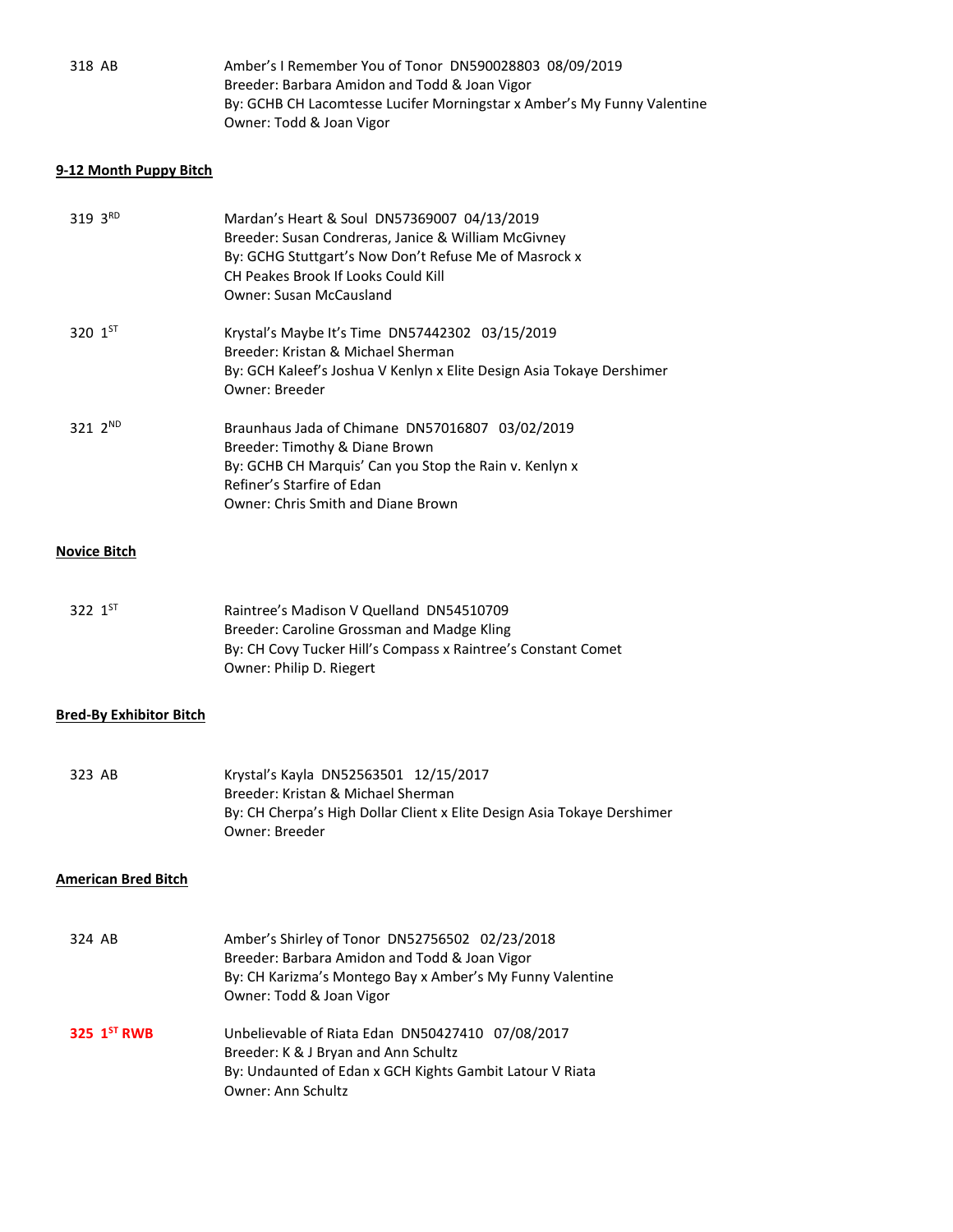## **Open Bitch**

|                     | <b>Winners Bitch</b>                                                                     | 327 |  |  |
|---------------------|------------------------------------------------------------------------------------------|-----|--|--|
|                     | Owner: Christy, Clint, Katelyn Heiman and Macy Skillings                                 |     |  |  |
|                     | By: CH HiCliffs Razzle Dazzle of Zytut x CH Winsome's Lil' Bit of Bearadice              |     |  |  |
|                     | Breeder: Christy & Clint Heian and Frank & Kristine Fasano                               |     |  |  |
| 328 AB              | Zytut's Pepbearmint Patty of Winsome DN50493204 02/19/2017                               |     |  |  |
|                     | Agent: Michael Sherman                                                                   |     |  |  |
|                     | Owner: Staci Bell and Pat & Celeste Draper                                               |     |  |  |
|                     | By: CH Cherpa's Exxon of Lealynn x Coastline I Love Lucy                                 |     |  |  |
|                     | Breeder: Tom & Jacquie Philippbar and Pat & Celeste Draper                               |     |  |  |
| 327 $1ST WB/BOW$    | Cherpa-Coastline In Exelsis Deo DN50594214 06/20/2017                                    |     |  |  |
|                     | Agent: Jennifer R Leggett                                                                |     |  |  |
|                     | Owner: Michelle P Richardson-Tenuta                                                      |     |  |  |
|                     | By: GCH CH Mar Haven's Deal Me In V Solitaire x CH Legend's All American Girl of Sunrise |     |  |  |
|                     | Breeder: Dee Lauffer & Carolyn Martello                                                  |     |  |  |
| 326 2 <sup>ND</sup> | Mar Haven's Wynott a California Girl DN53121203 11/29/2017                               |     |  |  |

| <b>Winners Bitch</b>         | 327 |
|------------------------------|-----|
| <b>Reserve Winners Bitch</b> | 325 |
| # of Bitches                 |     |
| <b>Points</b>                |     |

# **Best of Breed**

| <b>329 BOB</b> | GCH CHERPA COASTLINE HIGH STAKES (Dog) DN48359203 10/21/2016<br>Breeder: Jaque & Tom Phillipbar and Pat & Celeste Draper<br>By: GCH Cherpa's Exxon of Lealynn x Coastline I Love Lucy<br>Owner: Phyllis & Martin Kalmes and Pat & Celeste Draper     |     |  |
|----------------|------------------------------------------------------------------------------------------------------------------------------------------------------------------------------------------------------------------------------------------------------|-----|--|
| <b>330 BOS</b> | GCH HELLO GOODBYE OF KENNEWOOD EDAN (Bitch) DN49061610 03/12/2017<br>Breeder: A & L Wood<br>By: CH Kennelwood's Man V Man x CH Are We There Yet of Edan<br>Owner: Ann Schultz & Julie Tittl                                                          |     |  |
| 331            | GCHB AOIRESONA'S A LEAGUE OF HER OWN OF ZIMSU (Bitch) DN46090501 05/11/2016<br>Breeder: Diana Mackey<br>By: GCH Sirius Park's Santana x Aoire Sona's Here Comes Millie Martin of Tuthill<br>Owner: Breeder                                           |     |  |
| <b>332 SEL</b> | GCH KIEDROW'S YOU ARE MY SUNSHINE FERLIN (Bitch) DN43498704 07/16/2015<br>Breeder: Gina & Paige Kiedrowski and Linda & George Ferguson<br>By: GCH CH Kennelwood's Man v Man x GCH CH Kiedrow's Jerri Lee of Ferlin<br>Owner: Gina & Paige Kiedrowski |     |  |
|                | <b>BEST OF BREED</b>                                                                                                                                                                                                                                 | 329 |  |
|                | <b>BEST OF WINNERS</b>                                                                                                                                                                                                                               | 327 |  |
|                | <b>BEST OF OPPOSITE SEX</b>                                                                                                                                                                                                                          | 330 |  |
|                | <b>SELECT</b>                                                                                                                                                                                                                                        | 332 |  |
|                | <b>BEST PUPPY</b>                                                                                                                                                                                                                                    | 306 |  |

**BEST OF OPPOSITE PUPPY 317**